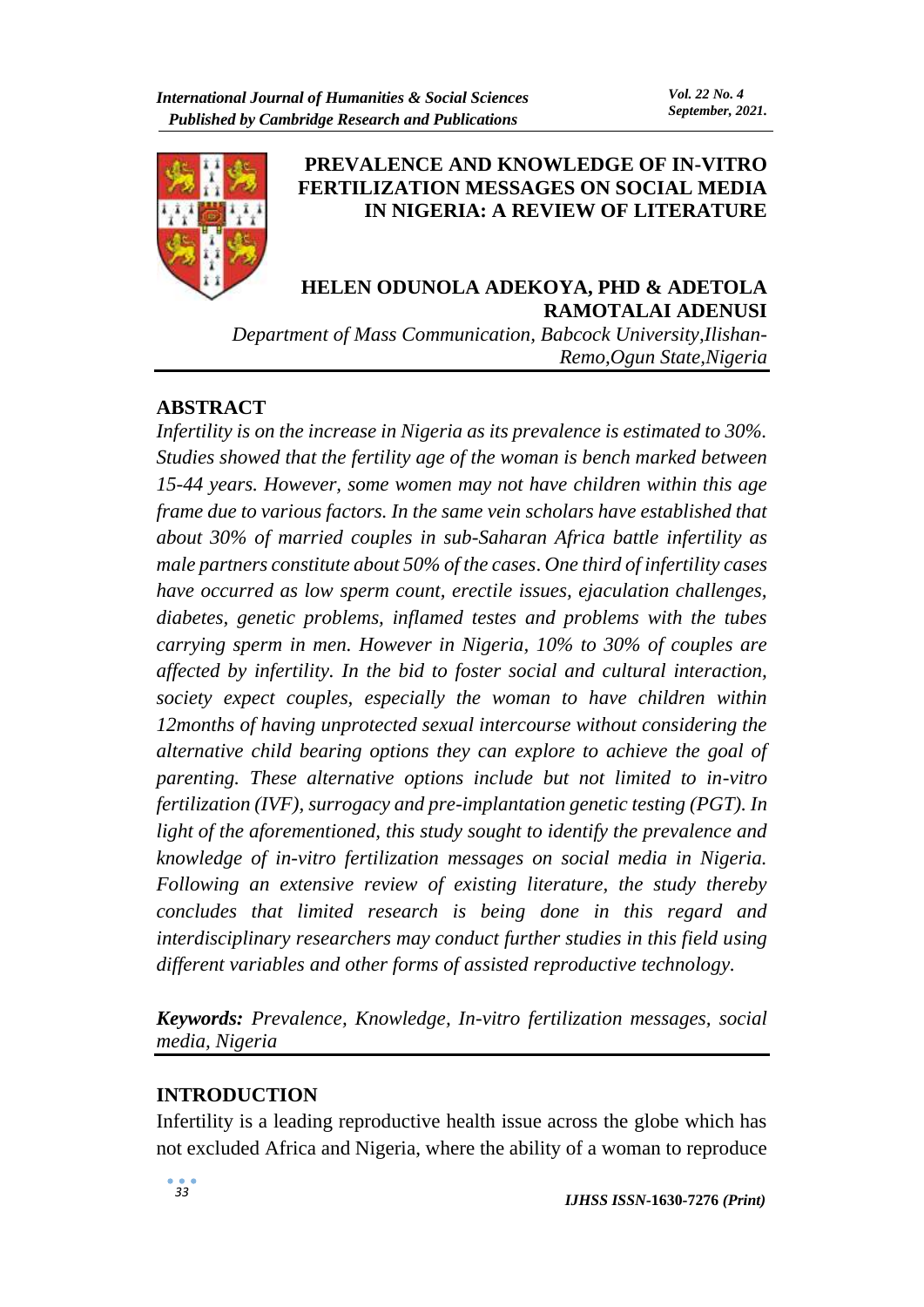children within one year after marriage is regarded as the basis for social and cultural interaction. The World Health Organization (W.H.O) defined infertility as an ailment which affects the reproductive system thus preventing a woman from getting pregnant after one year of regular unprotected sex (Malgorzata, Anna, Bogdan, & Dorota, 2019).

In the view of World Health Organization (W.H.O), health transcends the mere absence of infirmities and ailments. It is the total state of physical, mental and social well-being. Infertility is a major problem that can jeopardize the physical, mental and sociological wellbeing of affected couples thereby, posing the society at risk of various vices such as establishment of baby factories and kidnapping.

Scholars have established that 70 million couples suffer infertility worldwide as its prevalence differs from country to country however in sub-Saharan Africa region, infertility cases in Gambia takes about 9%, in Northwestern Ethiopia 21% of infertility cases were recorded while 12% of infertility cases was discovered among women and 16% of the same issue was revealed among men in Ghana (Chimbatata & Maliba, 2016).The views of Bamgbopa, Okonta, Ajayi, Ogbeche, Igbokwe and Onwuzurigbo (2018) discovered that aside from the health concerns of infertility, its prevalence is estimated to 16% or more in sub-Saharan Africa. However in Nigeria, "10% to 30% of couples are affected by infertility compared to 5% to 8% of couples battling infertility worldwide". About 30% of married couples in sub-Saharan Africa battle infertility as male partners constitute about 50% of the infertility cases as this challenges the notion that infertility is predominantly a feminine problem (Durosinlorun, et al., 2019).

In Africa, bearing children is considered a cultural obligation and failure to produce them is considered a cultural shortcoming for which married couples are often stigmatized. In the past, traditional African societies measured a man's wealth and power by the amount of children (especially sons he has) and the worth of a woman depended on the number of children (especially sons) she birthed. This shows the economic and social benefits of having children as they serve both social and psychological needs (Akande, Ajuwon, & Dipeolu, 2019).

Infertility is largely regarded as a condition predominant in women. However, one third of infertility cases have occurred due to low sperm count and erectile issues, ejaculation challenges, diabetes, genetic problems, inflamed testes and problems with the tubes carrying sperm in men (Almas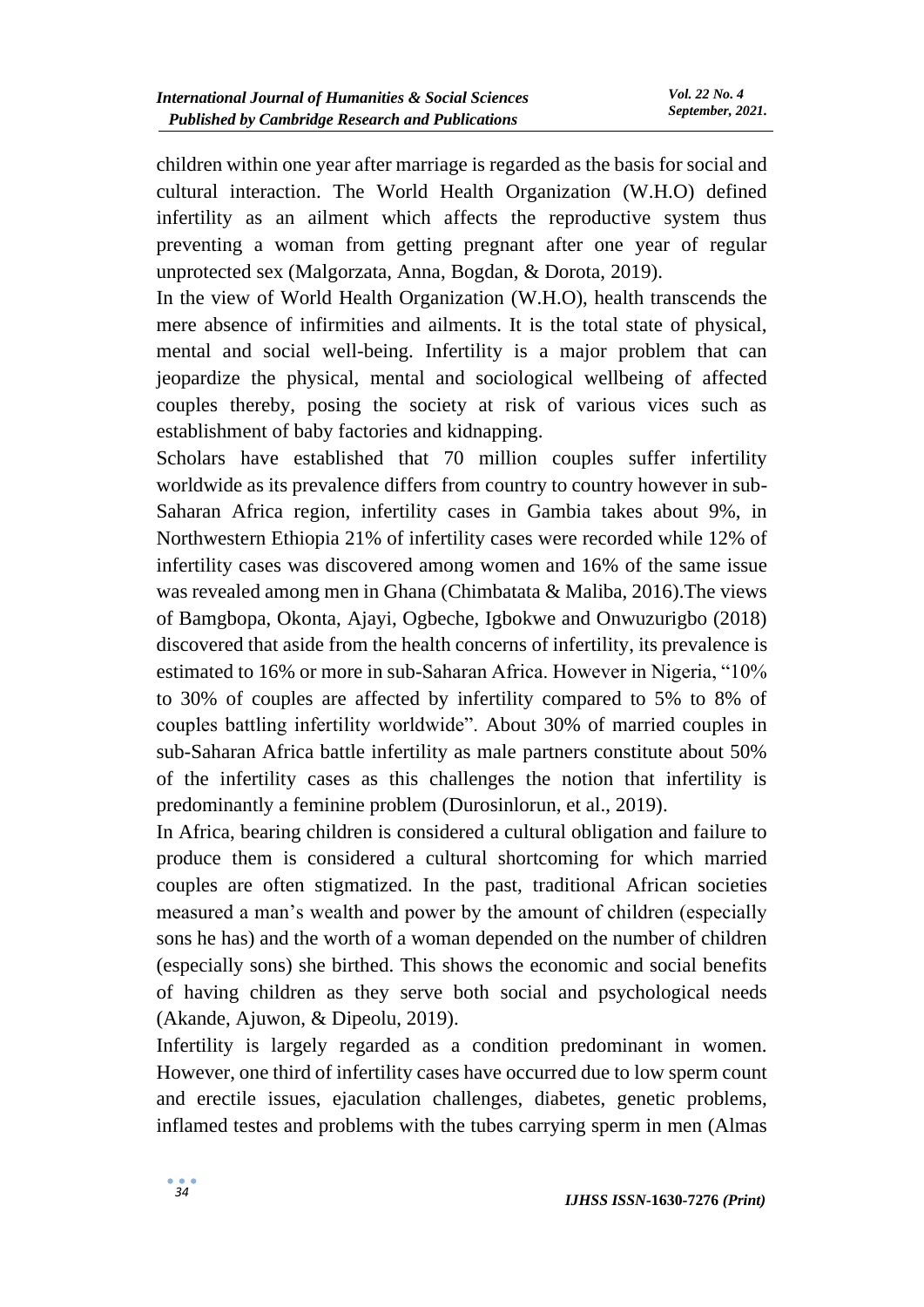& Shaik, 2016). In a situation where couples are unable to produce children within one year of marriage, families, friends, colleagues and neighbors become worried and eye brows are being raised to question the background of the woman involved and her lifestyle choices before marriage, forgetting that scientifically it takes both the male and the female partners to achieve a clinical pregnancy.

Figures from the National Bureau of Statistics shows that in 2015, the fertility rate stood at 5 births per woman while 2016 witnessed an increment in fertility rate by 6 births per woman which means that the average Nigerian woman will have children throughout their childbearing age (National Bureau of Statistics, 2017). The question that comes to mind is that what happens to the women who do not fall within this category and are constantly pressured to produce children within the specific time frame as stipulated by the society?

According to a study conducted in 2015 by Nordica Fertility Centre, in Lagos, Nigeria, "intrauterine adhesions were the leading abnormality (30%) among 1,115 infertile women who had hysteroscopy. The top three predisposing factors identified were; previous open myomectomy (45%), previous dilation and curettage for unwanted pregnancy or miscarriage (33%), and previous cesarean section (8%)". With the above predisposing factors and experiences of these women, the questions that come to mind is can these women still achieve clinical pregnancy? What other options can they explore to achieve their goal of parenthood? What is their knowledge of assisted reproductive technology? What is the prevalence of messages on assisted reproductive technology on social media? Where can they access these information to proffer solutions to their infertility problem?

Assisted Reproductive Technology (ART) is the aggregate of treatments including the management of ovaries and/or embryos offered to couples dealing with infertility. Some examples of assisted reproductive technologies (ARTs) include gamete intra-fallopian transfer (GIFT), in-vitro fertilization (IVF), pronuclear stage tubal transfer (PROST), tubal embryo transfer (TET), surrogacy and zygote intra-fallopian transfer (ZIFT) (American Society for Reproductive Medicine, 2018). The focal point of the study is to identify the prevalence and knowledge of in-vitro fertilization messages on social media in Nigeria and factors surrounding the acceptance and rejection of the procedure.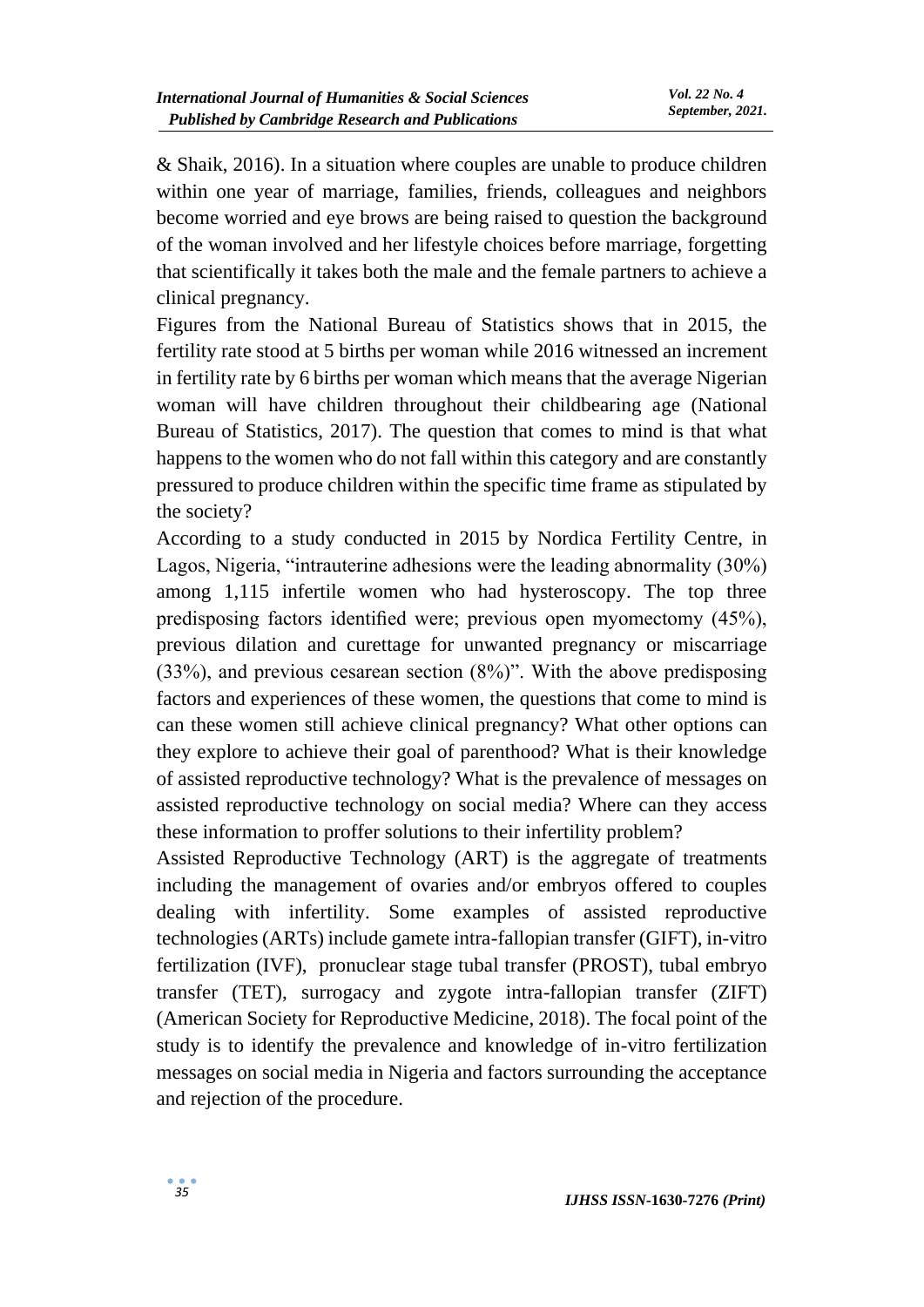The word in-vitro, originates from Latin which translates to "in glass" in English. The word was borne out of the fact that initial biological trials which involved growing tissues outside their natural origin/habitat were done inside laboratory glasses like test tubes, beakers and petri-dishes. In contemporary times, in-vitro encompasses all biological procedures carried out to cultivate an organism outside its natural host organism. It is different from vivo procedure in which the cultivated tissue stays within its natural host living organism (Badger-Emeka, 2013).

In-Vitro Fertilization is an assisted reproductive technique where the sperm of a male and the eggs of a female are fertilized in a laboratory using a petridish. (American Society for Reproductive Medicine, 2018). After fertilization has occurred, the resulting embryo is transferred to the female uterus as pregnancy. In the view of Ajayi, Biobaoku, Oyetunji, Aikhuele and Bamgboye (2017) in-vitro fertilization involves many complex procedures which are used in the treatment of infertility or genetic challenges leading to difficulties in conception.

The first in-vitro fertilization (IVF) procedure in Africa was led by the team of Dayo Ashiru and Giwa Osagie at the Lagos University Teaching Hospital (LUTH), Idi-Araba, Lagos state, the Western region of Nigeria on March 17, 1989 (Ikechebelu, Ikechebelu, & Okafor, 2017). Similarly, the Eastern region of Nigeria specifically in Anambra State witnessed the first in-vitro fertilization birth on August  $6<sup>th</sup>$ , 2011 at Life Specialist Hospital, Nnewi which was achieved by Joseph Ikechebelu's team. Since the birth of baby Joseph (Anambra state's first IVF birth) in 2011, more than 70 babies have been born through IVF in this center(Ikechebelu, Ikechebelu, & Okafor, 2017).

With the aforementioned from literature on in-vitro fertilization, the question to ask is what is the prevalence and knowledge of in-vitro fertilization messages on social media in Nigeria? Okafor, Ikechebelu and Ikechebelu (2017) disclosed that 3.2% of their respondents whom are married couples in Anambra State affirmed that the mass media was their source of information on the subject of in-vitro fertilization while 3.1% of the respondents also disclosed that the internet was their source of information on the subject matter. In the same vein, Edward, Adamolekun and Oguntuase (2020) revealed in their study that 30% of their respondents whom are women of childbearing age in Akure Local government, Ondo State affirmed that their knowledge of in-vitro fertilization was from social media.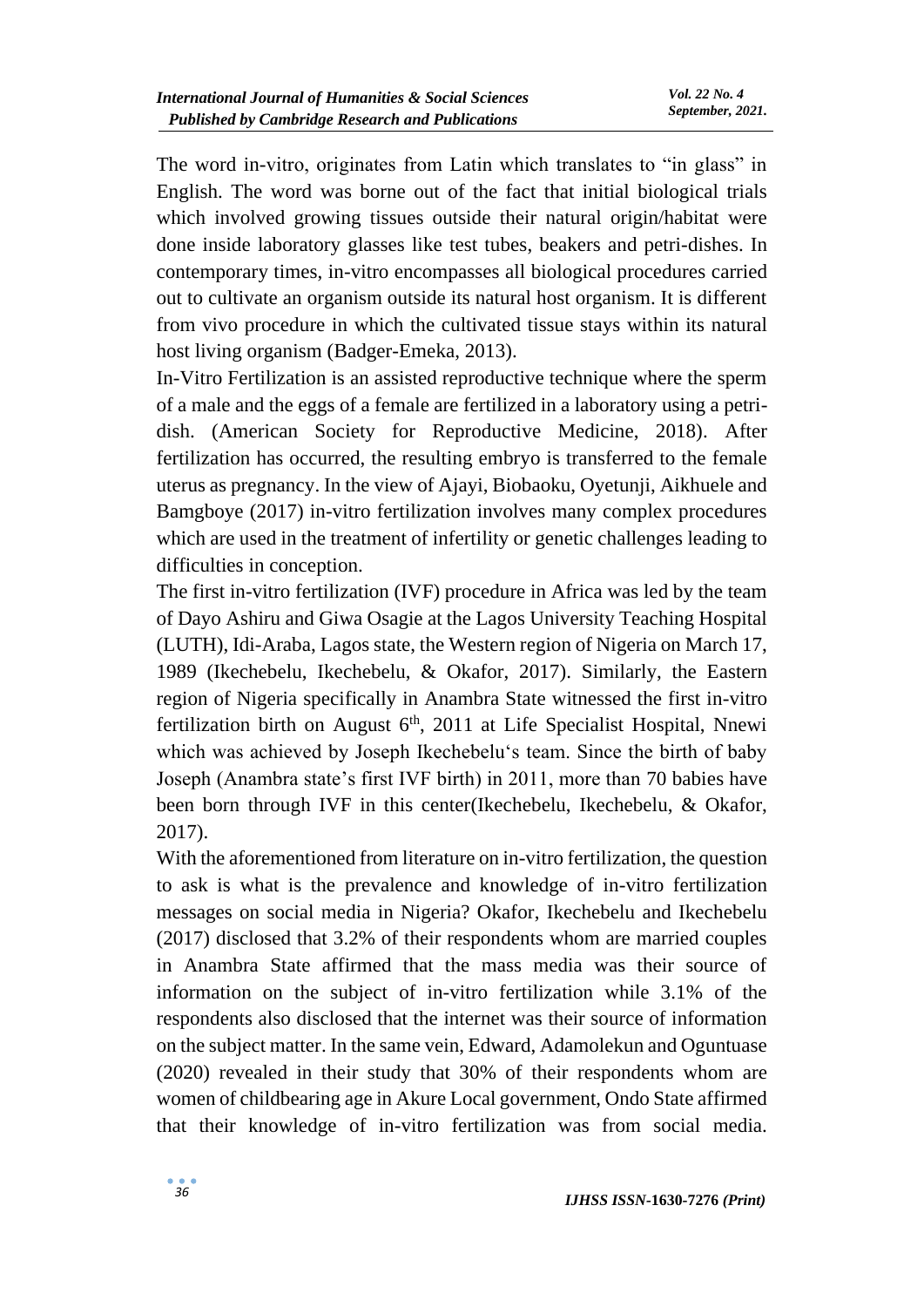However, the social media platform they used in accessing in-vitro fertilization messages was not specified hence, this study sought to identify the gap in knowledge from literature and provide answers to the yarning question of what is the prevalence and knowledge of in-vitro fertilization messages on social media. Similarly, this study sought to investigate extant literature on the prevalence of in-vitro fertilization procedure on social media.

#### **Social Media and In-Vitro Fertilization Messages**

Social media has improved communication through the use of ideas, personal messages and contents disseminated on platforms such as Instagram, Twitter, Facebook and YouTube as a result of its prompt interactivity with its audience compared to the traditional media that lack prompt feedback medium but depend on social media for feedback from target audience (Pentescu, Cetina, & Orzan, 2015).

Similarly, the findings of Blakemore, Bayer, Smith and Grifo (2020) revealed that patients progressively use social media to obtain and interact with health information which is crucial to understand the fertility messages on social media as the understanding of these messages will aid patients' interaction with disseminated health messages. The study further revealed that five hundred and thirty-seven (537) social media accounts were analyzed to obtain the findings of interactivity of respondents. 278 accounts were from Twitter while 259 accounts were from Instagram. 32% of the fertility contents were from Instagram which the posts were based on primary stories on infertility while 24% of the contents accounted for inspirational support for persons dealing with infertility. Thirty nine accounts which was represented as 13% were from fertility influencers which was characterized with indicators of posts greater than 50 posts per month on Twitter and posts greater than 10 posts per month Instagram.

In Nigeria, reports obtained from the study of Omokanye, Olatinwo, Durowade, Raji, Biliaminu and Salaudeen (2017) among infertile couples in Ilorin disclosed that 87% of respondents are aware of the procedure of invitro fertilization as 21% confirmed that the mass media was their source of information and 10% affirmed in the positive to using the internet in sourcing for information about assisted reproductive technology thereby aiding their decision making process in achieving their goal of parenthood. The authors further revealed that 75% of their participants established that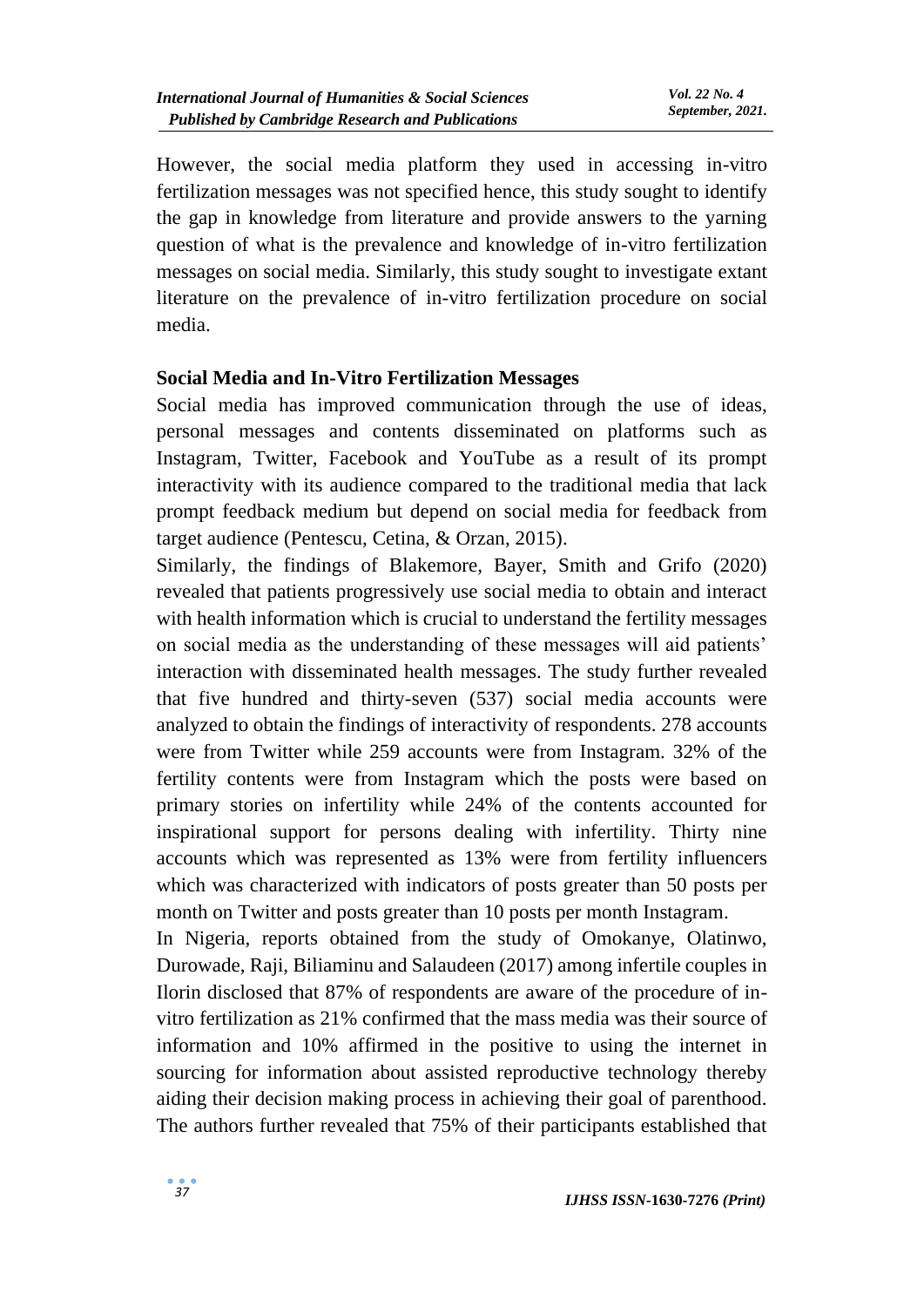they are aware of some friends and families whom have accepted the option of in-vitro fertilization despite its high financial implications as this hereby challenges the socio-cultural barrier couples are faced with while battling infertility.

In a cross-sectional survey conducted in Ibadan to identify the attitude and willingness of infertile persons towards the uptake of assisted reproductive technologies, Akande, Dipeolu and Ajuwon (2019) disclosed that 55% of their respondents whom are females affirmed to uptake in-vitro fertilization procedure, however, the authors did not reveal their respondents' source of information on the subject matter. Interestingly, the discovery of these authors further revealed that 60% of their participants are artisans and traders whom are gainfully employed as blue collar workers source more for information on in-vitro fertilization as compared to the 32% white collar job participants whom are accounted for as civil servants and staff of formal environment. This also challenges the societal disparity of infertility being a problem for persons in higher cadre of white collar jobs.

The findings of Adesiyun, Ameh, Avidime and Muazu (2011) among women with infertility in Northern Nigeria revealed that 4% of their respondents obtain information of in-vitro fertilization from the mass media however, the medium of their information was not specified.

## **Prevalence of In-vitro fertilization messages on social media**

Okafor, Ikechebelu and Ikechebelu (2017) disclosed that 3.2% of their respondents whom are married couples in Anambra State affirmed that the mass media was their source of information on the subject of in-vitro fertilization being a treatment for persons battling infertility while 3.1% of the respondents also disclosed that the internet was their source of information on the subject matter.

The findings of Sormunen, Karlgren, Aanesen, Fossum and Westerbotn (2020) revealed that 87% respondents of their study used Facebook as their source of information on the subject of in-vitro fertilization while 1% acknowledged that Instagram played a significant role in sourcing for messages of infertility and reproductive health. The researchers discovered that over 60% of the respondents affirmed in the positive to use social media to discuss the issue of infertility while 39% of the respondents responded to the timely usage of social media as once a week as they devote between one to three hours of their time to the messages of infertility. The respondents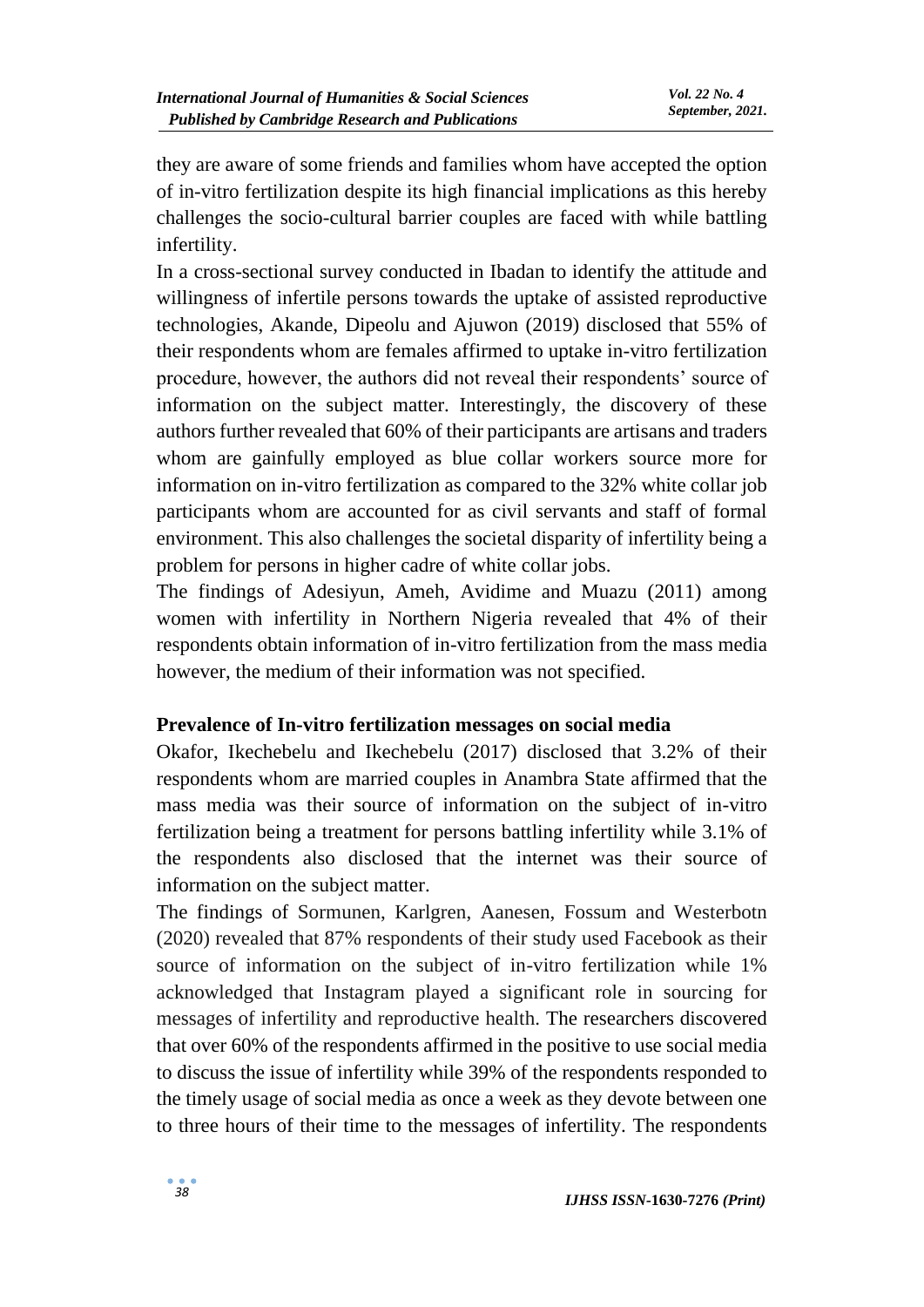also affirmed that they write one to five posts per week however, the contrary side of the study showed that advice provided for persons dealing with infertility were not evidence based hence the need to provide evidence based support for persons in this category. Furthermore, the researchers revealed that through social media women could obtain detailed understanding surrounding their infertility issues which they find difficult to understand in the physical compared to the masculine gender whom are difficult to contact in conducting reproductive research.

Folasade, Opeyemi, and Oladapo (2014) found that 38% of female patrons of fertility centers in Ibadan, South West Nigeria are receptive to surrogacy as remedy for their infertility issues and they would prefer strangers as their surrogate rather than a relation known to them. The goal of their investigation was to address the acceptability of assisted reproductive technologies offered to female patrons of fertility services offered by University College Hospital in Ibadan, South West Nigeria. The study addressed the problem of surrogacy not forming a public discourse in Nigeria as the findings further revealed that studies have not documented the prevalence of surrogacy in Nigeria, although the authors assert that surrogacy forms part of the assisted reproductive technique offered to infertile couples in the country. In light of the aforementioned, the gap identified from literature shows that research has not identified surrogacy as a prevalent method of assisted reproductive technology in Nigeria.

## **Knowledge of In-vitro fertilization messages on social media**

Knowledge is derived from raw data that is processed into information, yet it has detailed content due to its importance of proffering solutions to problems, aiding any selection of choices when faced with complex choices. In the bid to understand the research constructs, there should be a clear definition and indicators of these constructs which are prevalence and knowledge of in-vitro fertilization messages as a treatment modality.

Edward, Adamolekun and Oguntuase (2020) revealed in their study that 30% of their respondents whom are women of childbearing age in Akure Local government, Ondo State affirmed that their knowledge of in-vitro fertilization was from social media. However, the social media platform they used in accessing in-vitro fertilization messages was not specified.

The discovery of Małgorzata, Anna, Bogdan and Dorota (2019) revealed that women are more opened to the use of in-vitro fertilization as a treatment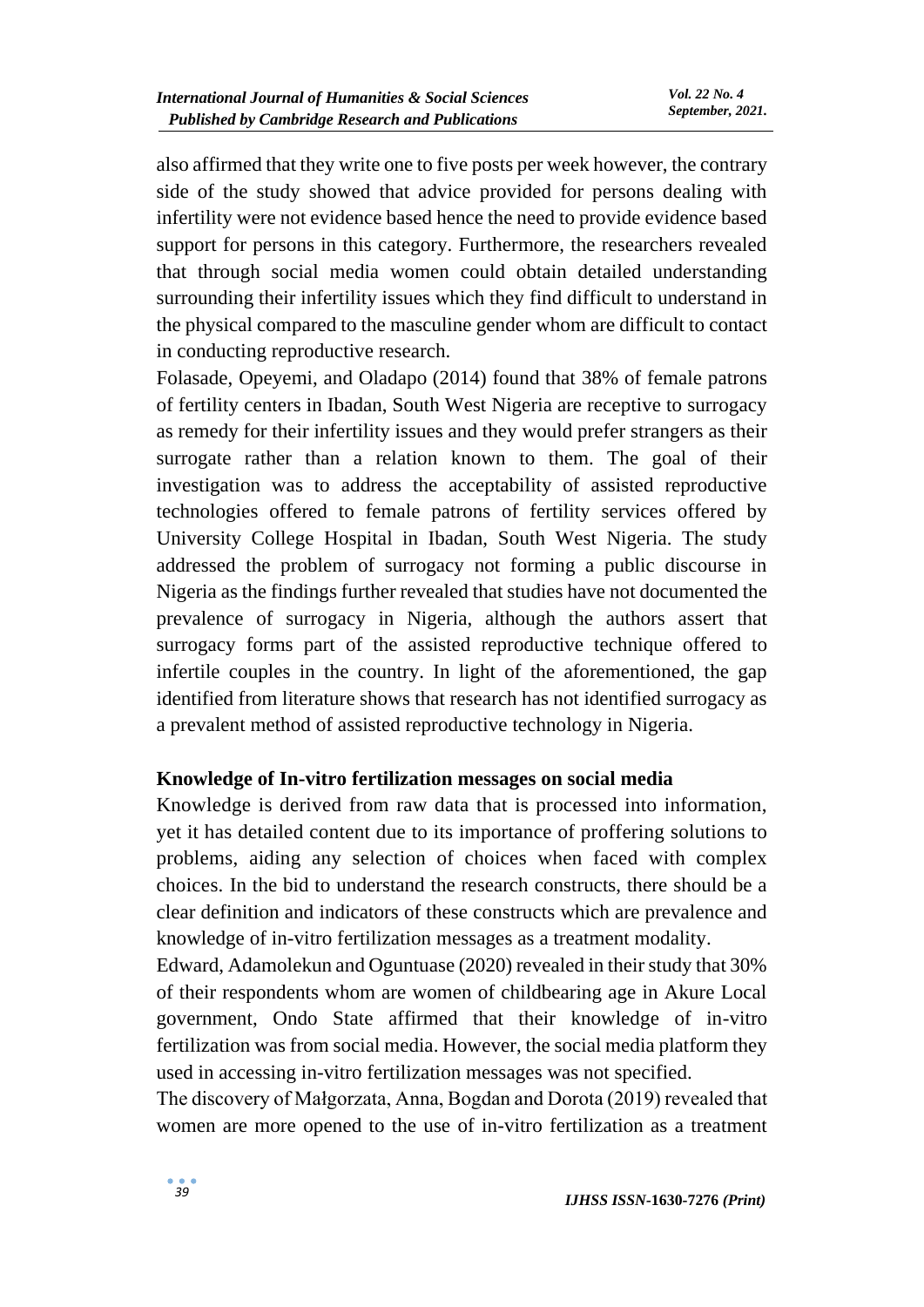modality compared to men whom are rather comfortable not to have children than subject themselves to the use of assisted reproductive technology. The authors further disclosed that 4.9% of their respondents whom were women accepted the use of in-vitro fertilization to achieve their live long dream of parenting however, the study did not unveil the medium of information the respondents used in accessing messages of in-vitro fertilization.

Omurtag, Jimenez, Ratts, Odem and Cooper (2012) revealed that three hundred and eighty four (384) members of Society for Assisted Reproductive Technology (SART) represented by 96% have websites linked to their social media platforms to offer emotional support for persons dealing with infertility while 5% of posts on these website involved patients requesting information which involves their health. The study further revealed that Facebook, Twitter and blogs are the prominent platforms most clinics link their websites to.

Berend (2010) in an ethnographic study addressed the use of internet as a means of communication in the understanding of pregnancy loss and assisted reproduction among surrogate mothers. The study concluded with the result of internet being an effective source of communication for users of assisted reproductive technology while the study failed to identify the statistics of surrogate miscarriage and still births.

In light of the aforementioned, the concept of social media as a channel of communication is used in disseminating in-vitro fertilization messages thereby aiding persons offered the option make informed decisions on their sojourn to parenthood.

## **Theoretical Perspective**

The theoretical review section of this study discusses the tenets and applications of the relevant theories which the research is anchored upon. Communication scholars and health communicators have validated the assertions of perception studies by making sense out of their experiences where the media is used as a tool for explaining complex variables like cultural expectations, past experiences, psychological disposition and societal interactions (Corner & Hawthorn, 1980). The selectivity theory which focuses on perception studies as well as the uses and gratification theories which focuses on the gain in which media audience obtain from the media usage were selected as a result of their assertions, there relevance to the study and they are discussed below.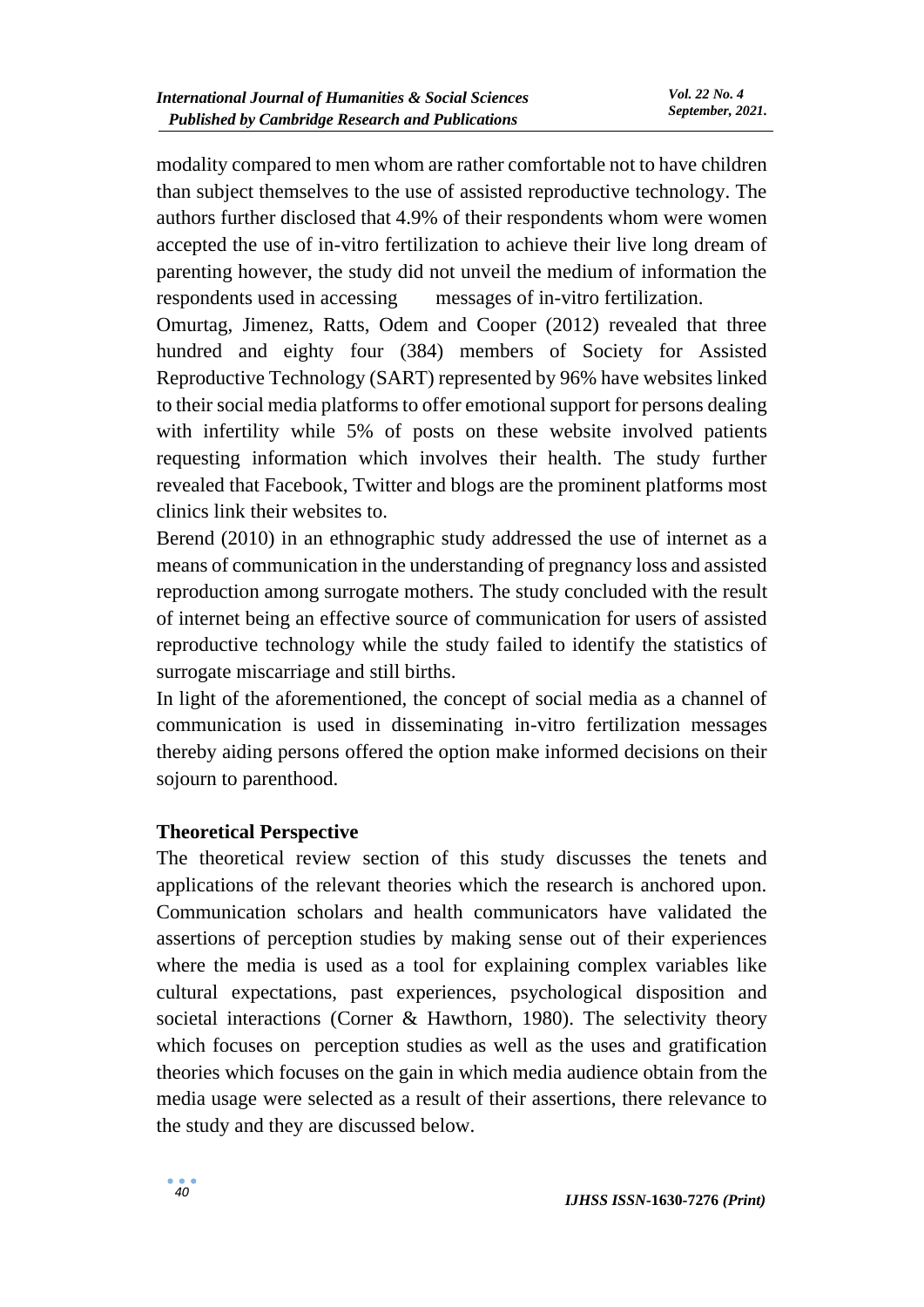#### **Selectivity theory**

This theory was coined out from perception theory by Melvin Defleur and Leon Festinger in 1970 because perception hinges on intricate variables like mental disposition, previous experiences, societal interactions as well as cultural norms, values and expectations. These factors merge with linguistic limitations and narrow experience to influence the process of selective perception. The process includes, selective exposure, attention, perception and retention (Babatunde, 1998).

The selectivity theory approach to health communication was propounded as a result of perception studies under the minimally powerful media theories which the findings led to the selectivity process that is broken down into four (4) stages which include selective exposure, selective attention, selective perception and selective retention (Babatunde, 1998). Baran and Davis (2012) argued the claims of Babatunde (1998) that attitude-change researchers studied three (3) forms which are exposure, retention and perception. Baring in mind that these forms have been widely criticized and it should be carefully interpreted.

Selective exposure refers to individual tendency to access the media messages which are in resonance with one's interest, attitudes and beliefs and the contrasting inclination to avoid those that hold the potential to create cognitive dissonance (Baran & Davis, 2012).

It is simply natural that human beings search for information that gratifies their belief, interests and opinion on topical issues concerning them and disregard those that are contrary to their views hence the selective exposure in the medium of communication these audience subscribe to either radio, television, print and social media as long as the medium serve the purpose of selection. After the exposure to media messages by the audience, the process of attention begin to set in because messages from the media is transient especially radio, the audience begin to give ultimate attention to the message that is being disseminated that they do not miss the juice of the message which is peculiar to their attitudes and preexisting beliefs which the media is ready to confirm for them.

In relation to focus of this study, social media is the selected medium of communication, Instagram, Facebook and YouTube were the selected platforms which the audience are exposed to as a result of avalanche information disseminated on the selected platforms. The eyes helps the audience to process the information faster to the brain as they are searching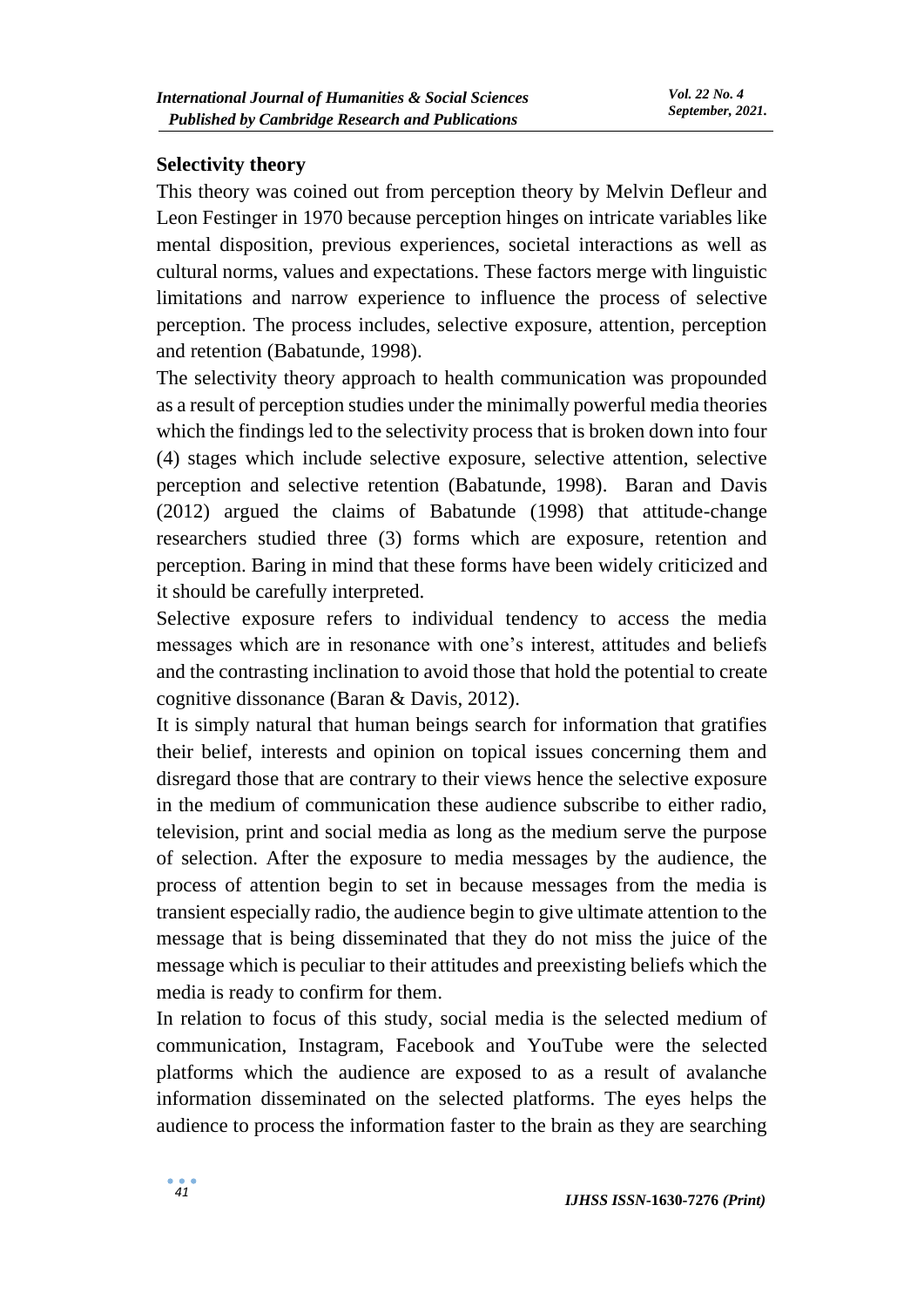for social media messages that are targeted to the practice of assisted reproduction methods specifically messages on in-vitro fertilization (IVF) as all attention is directed to the search as their immediate information need have to be met.

Selective retention refers to the manner through which individuals recall information which are in consonance with their pre-existing outlooks and interests over a long period of time. It is believed that people easily recall messages that they consider meaningful irrespective of the time frame (Baran & Davis, 2012). In the bid of searching for messages on assisted reproductive technologies specifically in-vitro fertilization on social media, gradually the audience begins to recall messages they have seen either through pictures or video content on any social media platform they have been exposed to over time then rob minds with their partners, caregivers, families, friends and colleagues on the message of in-vitro fertilization as a child bearing option for persons and couples whom have been offered the option which puts an end to the vices of patronizing baby factories, kidnapping and psychological trauma on the path of the couples.

Selective perception deals with the idea that people will alter the meaning of messages so they become consistent with preexisting attitudes and beliefs (Baran & Davis, 2012). The media exposure, attention and retention the audience have encountered in the search for in-vitro fertilization messages thereby form the basis of how couples view the option which could either be positive or negative in attitudinal change of adopting in-vitro fertilization as a treatment modality for couples whom have been offered the option or there is a positive or negative attitudinal change in the use of the selected social media platform the audience have been exposed to over the period of time in reinforcing their preexisting attitude and belief of in-vitro fertilization (IVF).

## **Knowledge gap theory**

This theory was initially propounded in 1970 by University of Minnesota scholars Tichenor, Donohue and Olien. The theory was founded on the belief that societal information acquisition is uneven. This is because the materially comfortable members of the society have greater access to media and information than their counterparts with limited material resources (Baran & Davis, 2012). This reality leads to disparity of information between two sets of people: one group comprises the educated that are knowledgeable about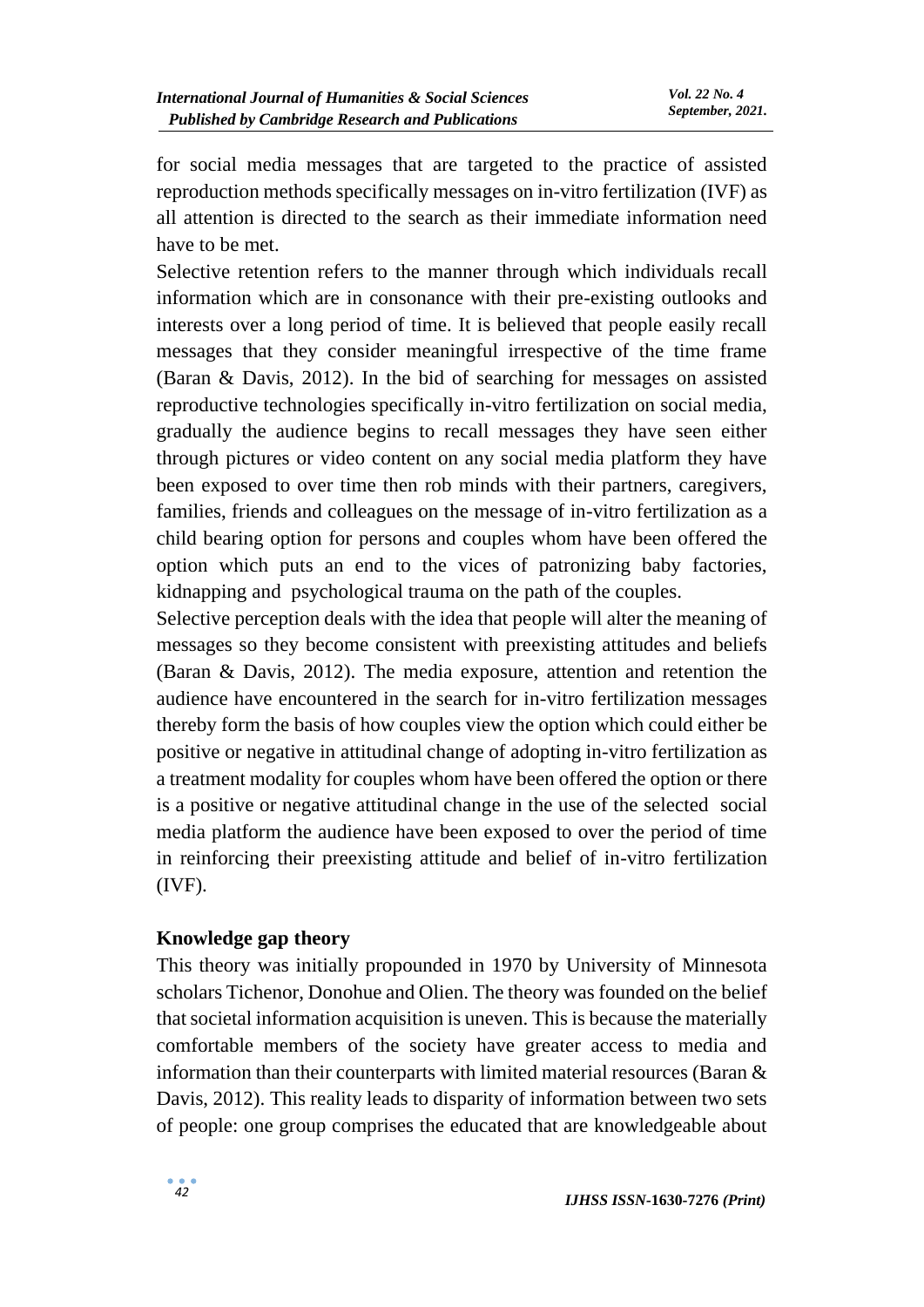a wide array of issues due to their exposure to avalanche social media messages and availability of information. A different group comprises of people within the lower economic class whom are partly defined by their low educational qualifications, little knowledge of public affairs, a disconnection from latest news and developments as well a lack of concern about their lack of knowledge.

Increased gap in knowledge can exist between the rich and the poor a result of various factors which their media exposure has a role to play between both parties. In the bid to improve people's life with information, the mass media might not always work the way it is planned such that their exposure and understanding of the message will differ from one another. The mass media could increase the gap in knowledge and information between the upper and lower classes.

The first knowledge-gap theorists identified five factors which create the gap in knowledge between the rich and the poor. These factors are better education, higher communication skills, reading, understanding and ability to recall information. Another reason for propounding the theory is that affluent people have greater reservoir of knowledge which allows them to recall information at a rate faster than people with low income. Furthermore, high-income earners possess arrays of more relevant social contexts to draw from in their social interactions. This gives them an edge over their lowincome counterparts in societal interactions. The deduction is that structure of the mass media offers greater benefits to people with high socioeconomic status (University Of Twente, 2020).

Relating the crux of this theory to the research subject, there is a knowledge gap between persons in the upper class and the lower class on the subject of in-vitro fertilization as a treatment modality of infertility and family planning which happens due to the differences in their exposure to available information on the subject matter. The differences in individual knowledge of assisted reproductive technology can be attributed to the peer and/or pressure groups they belong to, environmental and socio-economic factors. From the tenets of the theory, it shows that persons in the upper class, dwelling in the urban areas with available information and sources of information on the subject of in-vitro fertilization can accept, retain and adopt the option in their sojourn to becoming parents.

## **Uses and Gratification theory**

The theory was is the product of the intellectual effort of Elihu Katz, Jay Blumler, and Michael Gurevitch in the 1970s. The development of the theory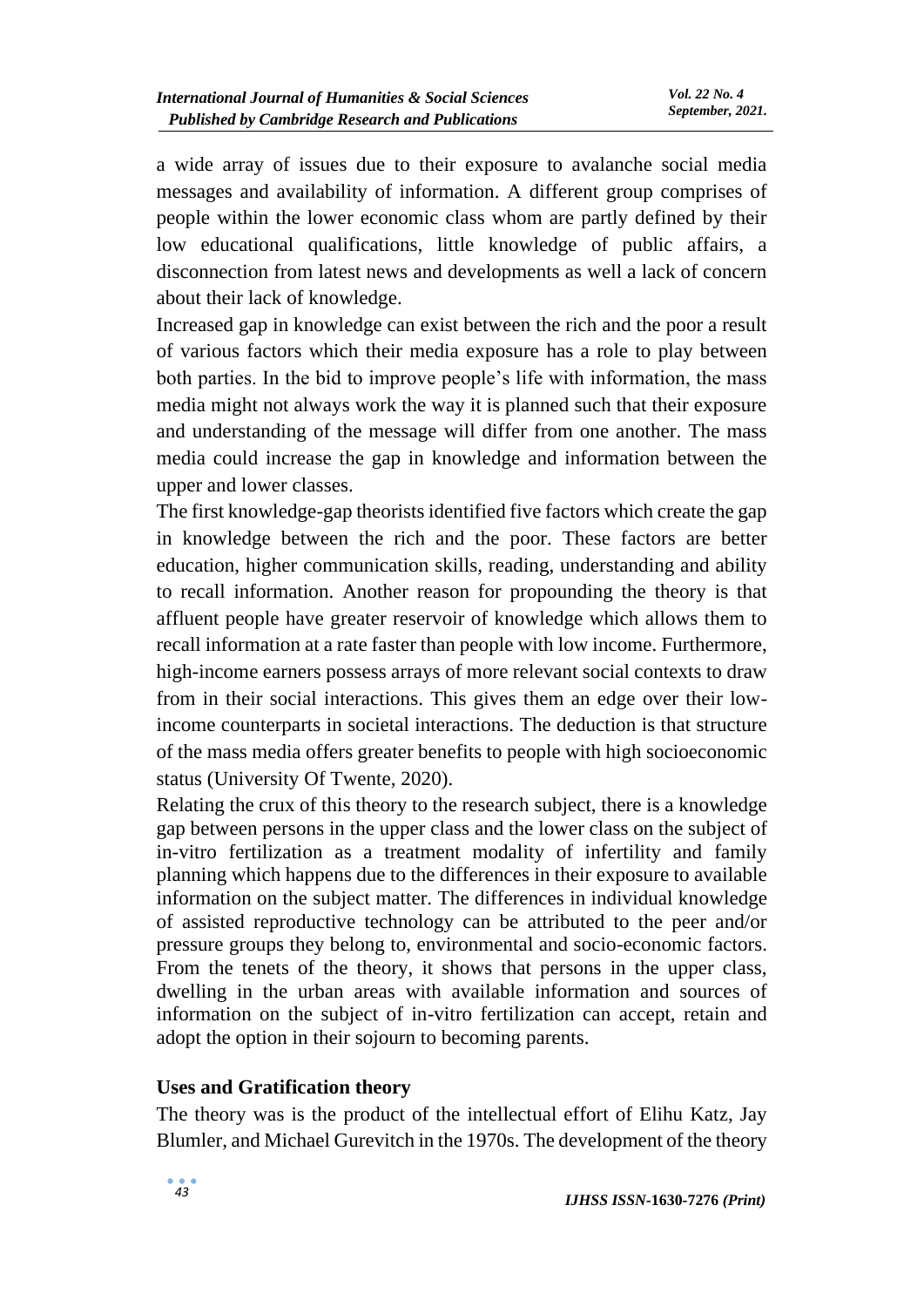is a reaction to the media-centered approach of traditional media research which inherently portrayed the media audience as passive. The founders of the uses and gratification theory pushed the audience to the center of media research describing them (the audience) as active users of the mass media. Uses and gratification theory focuses on how media audiences use the media to satisfy their needs. In addition to explaining how the audience use the media to satisfy their individual and collective needs, the theory also seeks to uncover the benefits and disadvantages of media use by individuals (Littlejohn & Foss, 2009).

In the perception of the uses and gratifications paradigm, media consumers are influential in the production and consumption of media messages. This influence hinges on the powers of the audience to choose, perceive, interpret, retain and recall media messages according to individual and collective needs, beliefs, knowledge, attitudes and desires of the audience (Babatunde, 1998). Agenda setting theory has shifted attention from the production and dissemination of media messages by media organizations to the reception and consumption of same by the active audience. It has also shifted attention away from media effects and redirected same to patterns of consumption as well as the reasons for consumptions and contexts under which media consumption takes place.

In relating the tenets of this theory to the research subject, persons or couples offered the option of in-vitro fertilization (IVF) who selectively use social media messages to broaden their knowledge of in-vitro fertilization gets gratification such as how IVF is used as a method of family planning, treatment modality for infertility, cost of funding in-vitro fertilization, other people whom have gone through the process, the difference between the invitro fertilization and other assisted reproductive technology and ultimately have a change in attitude on the subject matter which could either be positive or negative. Uses and gratification theory is considered relevant to the study as the gratification which the audience receive from their selected social media platform is messages on in-vitro fertilization which in turn broaden their knowledge and ultimately shape their attitude towards the subject matter.

#### **Conclusions and Recommendations**

The study concludes that the prevalence and knowledge of in-vitro fertilization messages on social media across the globe is dominant however, limited studies are done in this regard by reproductive healthcare givers especially communication scholars. Therefore, researchers in Nigeria are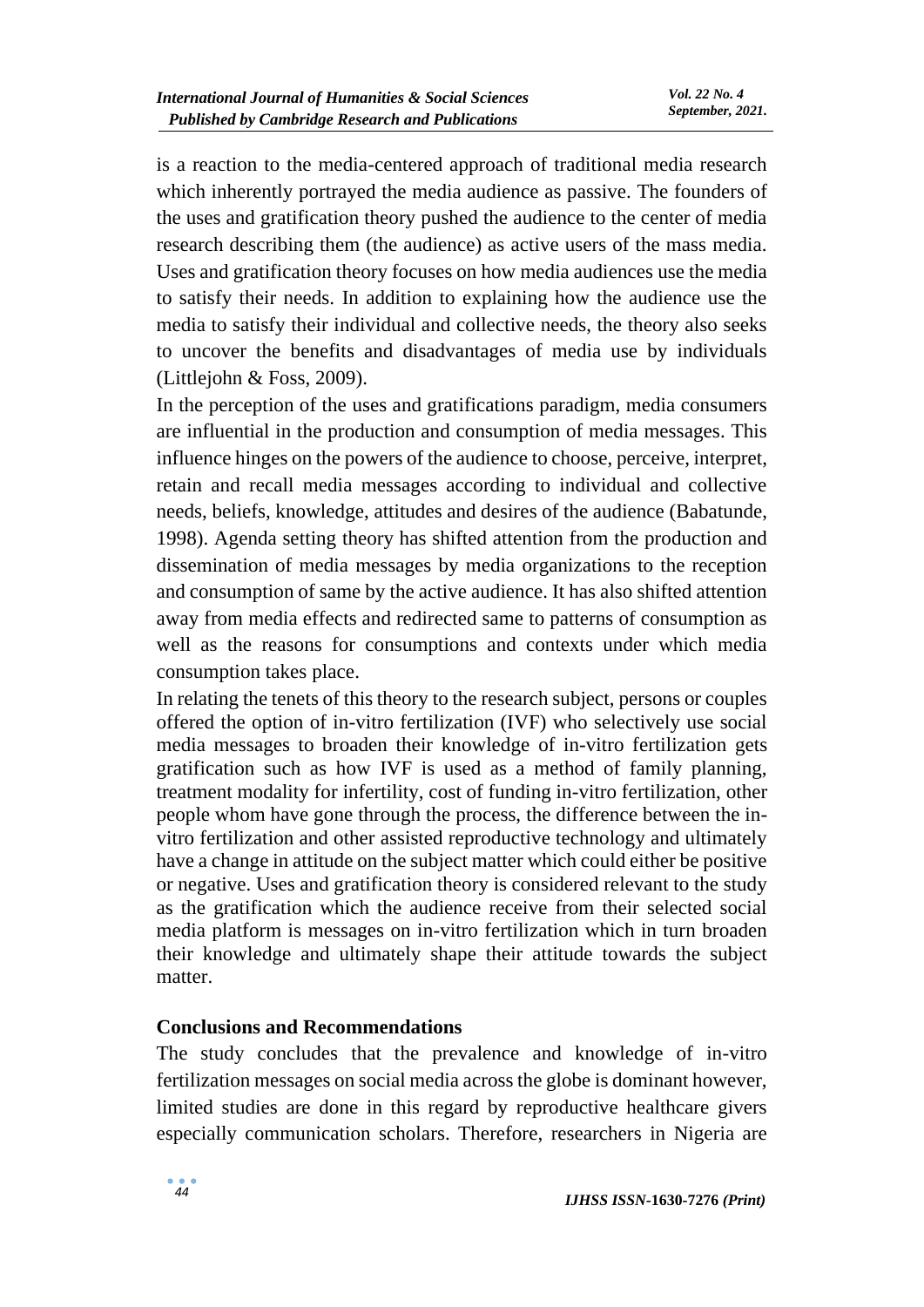beckoned upon to look in this direction and ultimately fill this gap of knowledge. In the same vein, interdisciplinary researchers can look in the direction of other variables and similar types of assisted reproductive technology such as surrogacy and pre-implantation genetic testing (PGT).

#### **References**

- Adesiyun, G. A., Ameh, N., Avidime, S., & Muazu, A. (2011). Awareness and Perception of assisted reproductive technology practice amongst women with infertility in Northern Nigeria. *Open Journal of Obstetrics and Gynecology*, 144-1148.
- Ajayi, A., Ajayi, V., Biobaku, O., Oyetunji, I., Aikhuele, H., & Bamgboye, M. A. (2017). Awareness, knowledge and perception of in-vitro fertilization among final-year medical students in South-West Nigeria . *International Journal of Pregnancy and Child Birth*, 5-12.
- Akande, S. O., Ajuwon, A. J., & Dipeolu, I. O. (2019). Attitude and Willingness of Infertile Persons Towards The uptake of Assisted Reproductive Technologies In Ibadan, Nigeria. *Annals of Ibadan Postgraduate Medicine, Vol.17*, 51-58.
- Akande, S., Dipeolu, I., & Ajuwon, A. (2019). Attitude and willingness of Infertile Persons towards the uptake of assisted reproductive technologies in Ibadan, Nigeria. *Annals of Ibadan Postgraduate Medicine*, 51-58.
- Almas, S. N., & Shaik, L. A. (2016). Assisted Reproductive Technology (ART) is a solution for Infertility. *Journal Of Pharmacy*, 34-38.
- American Society for Reproductive Medicine. (2018). *Assisted Reproductive Technology: AGuide for Patients*. Retrieved from American Society for Reproductive Medicine: https://www.reproductivefacts.org/globalassets/rf/news-andpublications/bookletsfact-sheets/english-fact-sheets-and-info-booklets/art-

booklet2.pdf

- Babatunde, F. (1998). *Theories Of Mass Communication.* Ibadan: Stirling-Horden Publishers (Nig) Ltd.
- Badger-Emeka, L. (2013, January). *In-vitro Fertilisation*. Retrieved from Research Gate: https://www.researchgate.net/publication/290393768\_In-vitro\_Fertilisation
- Bamgbopa, K., Okonta, P., Ajayi, R., Ogbeche, R., Igbokwe, C., & Onwuzurigbo, K. (2018). Public perceptions on ethics in the practice of assisted reproductive technologies in Nigeria. *Global Reproductive Health*.
- Baran, J. S., & Davis, K. D. (2012). *Mass Communication Theory Foundations, Ferment, and Future.* Wadsworth, Cengage Learning.
- Chimbatata, N. B., & Maliba, C. (2016). Infertility in Sub-Saharan Africa: A Woman's Issue for How Long? A Qualitative Review of Literature. *Open Journal of Social Sciences* , 96-102.
- Corner, J., & Hawthorn, J. (1980). *Communication Studies: An Introductory Reader.* London: Edward Arnold.
- Durosinlorun, M. A., Adze, J., Bature, S., Abubakar, A., Mohammed, C., Taingson, M., & Airede, L. (2019). Use and pattern of previous care received by infertile Nigerian women. *Fertility Research and Practice*.
- Edward, I. M., Adamolekun, M. M., & Oguntuase, B. V. (2020). Knowledge and Perception of Invitro-Fertilization among women of childbearing age in Akure South Local Government. *African Journal of Health, Nursing and Midwifery*, 1-12.
- Ikechebelu, I. J., Ikechebelu, N. N., & Okafor, I. N. (2017). Perceptions of Infertility and In Vitro Fertilization Treatment among Married Couples in Anambra State, Nigeria. *African Journal of Reproductive Health*, 55-66.